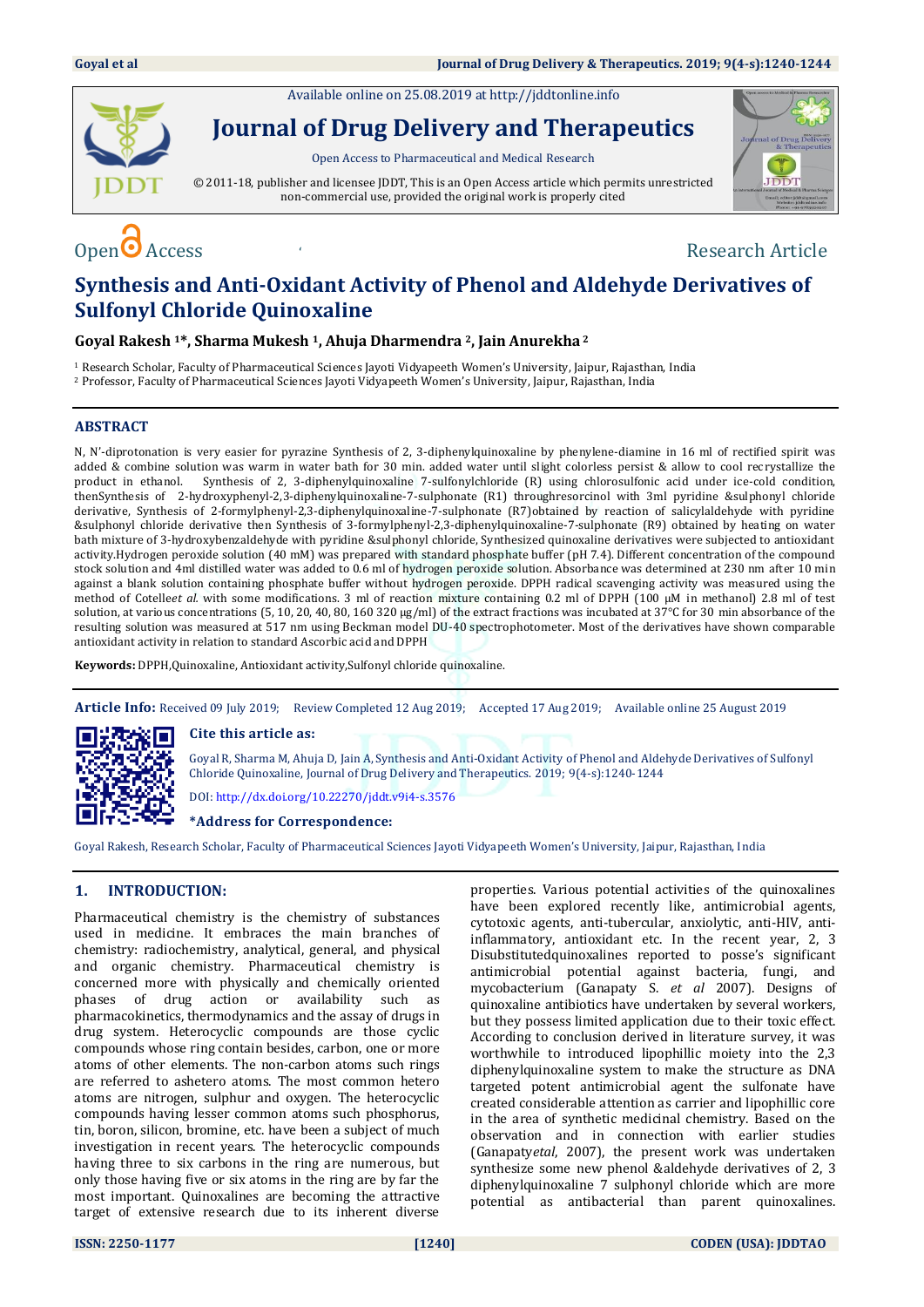### **2. MATERIALS AND METHODS:**

#### **Synthetic Scheme 1:**

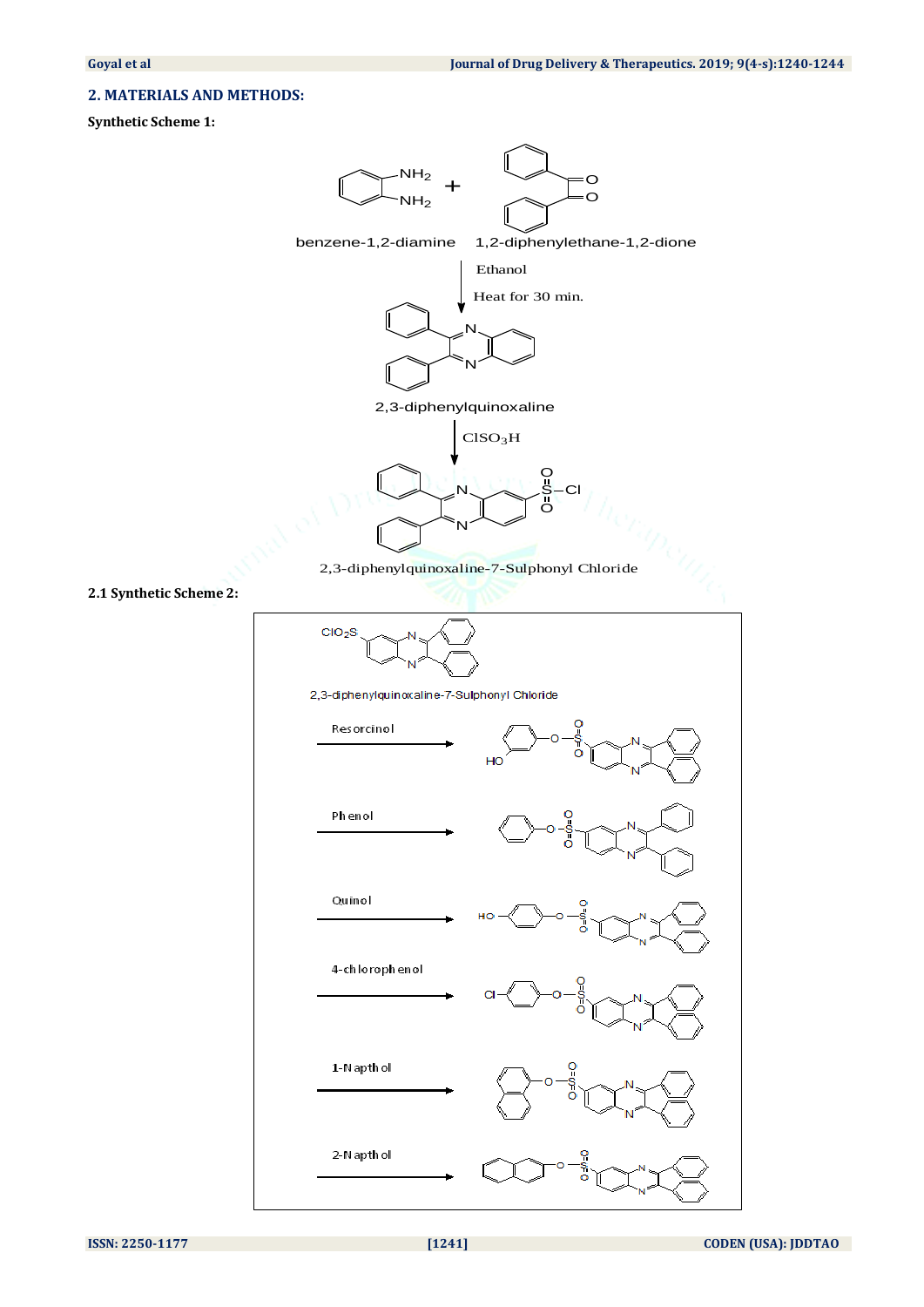#### **2.2 Synthetic Scheme 3:**



2,3-diphenylquinoxaline-7-Sulphonyl Chloride



#### **2.3 Experimental Procedure:**

#### *2.3.1 Synthesis of 2, 3-diphenylquinoxaline*

To warm solution of 4.2 gram of benzyl in 16 ml of rectified spirit, the solution of 2.2ml of o-phelynediamine in 16 ml of rectified spirit was added & combine solution was warm in water wath for 30 min. added water until slight colourless persist & allow to cool. Filter & recrystallize the product in ethanol.

#### **2.3.2** *Synthesis of 2-hydroxyphenyl-2,3-diphenylquinoxaline-7-sulphonate(R1)*

Mix 1.17gm of resorcinol with 3ml pyridine & 2.34 gm of sulphonyl chloride derivative &heat on water bath for 1 hr. pour into 25 ml of cold water & stir until the oil solidifies , filter wash with cold dilHCl to remove pyridine and cold dilNaOH to remove any phenol present &them with cold water , recrystallized from methanol or ethanol.

#### **2.3.3***Synthesis of Phenyl-2,3-diphenylquinoxaline-7 sulphonate (R2)*

Mix 1 gm of phenol with 2.5ml pyridine & 2 gm of sulphonyl chloride derivative & heat on water bath for 1 hr. pour into 25 ml of cold water & stir until the oil solidifies , filter wash with cold dilHCl to remove pyridine and cold dilNaOH to remove any phenol present &them with cold water , recrystallized from methanol or ethanol.

#### *2.3.4 Synthesis of 4-hydroxyphenyl-2,3 diphenylquinoxaline-7-sulphonate(R3)*

Mix 1.17 gm of quinol with 3ml pyridine & 2.34 gm of sulphonyl chloride derivative &heat on water bath for 55min pour into 25 ml of cold water & stir until the oil solidifies , filter wash with cold dilHCl to remove pyridine and cold dilNaOH to remove any phenol present & them with cold water , recrystallized from methanol or ethanol.

#### *4.3.2.4 Synthesis of 4-Chlorophenyl-2,3 diphenylquinoxaline-7-sulphonate(R4)*

Mix 1.36 gm of 4-chloro phenol with 3.4ml pyridine & 2.72 gm of sulphonyl chloride derivative &heat on water bath for 1 hr. pour into 25 ml of cold water & stir until the oil solidifies , filter wash with cold dilHCl to remove pyridine and cold dilNaOH to remove any phenol present &them with cold water , recrystallized from methanol or ethanol.

#### *2.3.5 Synthesis of Napthalene-1-yl-2,3 diphenylquinoxaline-7-sulphonate(R5)*

Mix 1.54gm of 1-naphthol with 3.85ml pyridine & 3.08 gm of sulphonyl chloride derivative &heat on water bath for 2 hr. pour into 25 ml of cold water & stir until the oil solidifies , filter wash with cold dilHCl to remove pyridine and cold dilNaOH to remove any phenol present &them with cold water , recrystallized from methanol or ethanol.

#### *2.3.6 Synthesis of Napthalene-2-yl-2,3 diphenylquinoxaline-7-sulphonate (R6)*

Mix 1.54 gmof 2-naphthol with 3.85ml pyridine & 3.08 gm of sulphonyl chloride derivative &heat on water bath for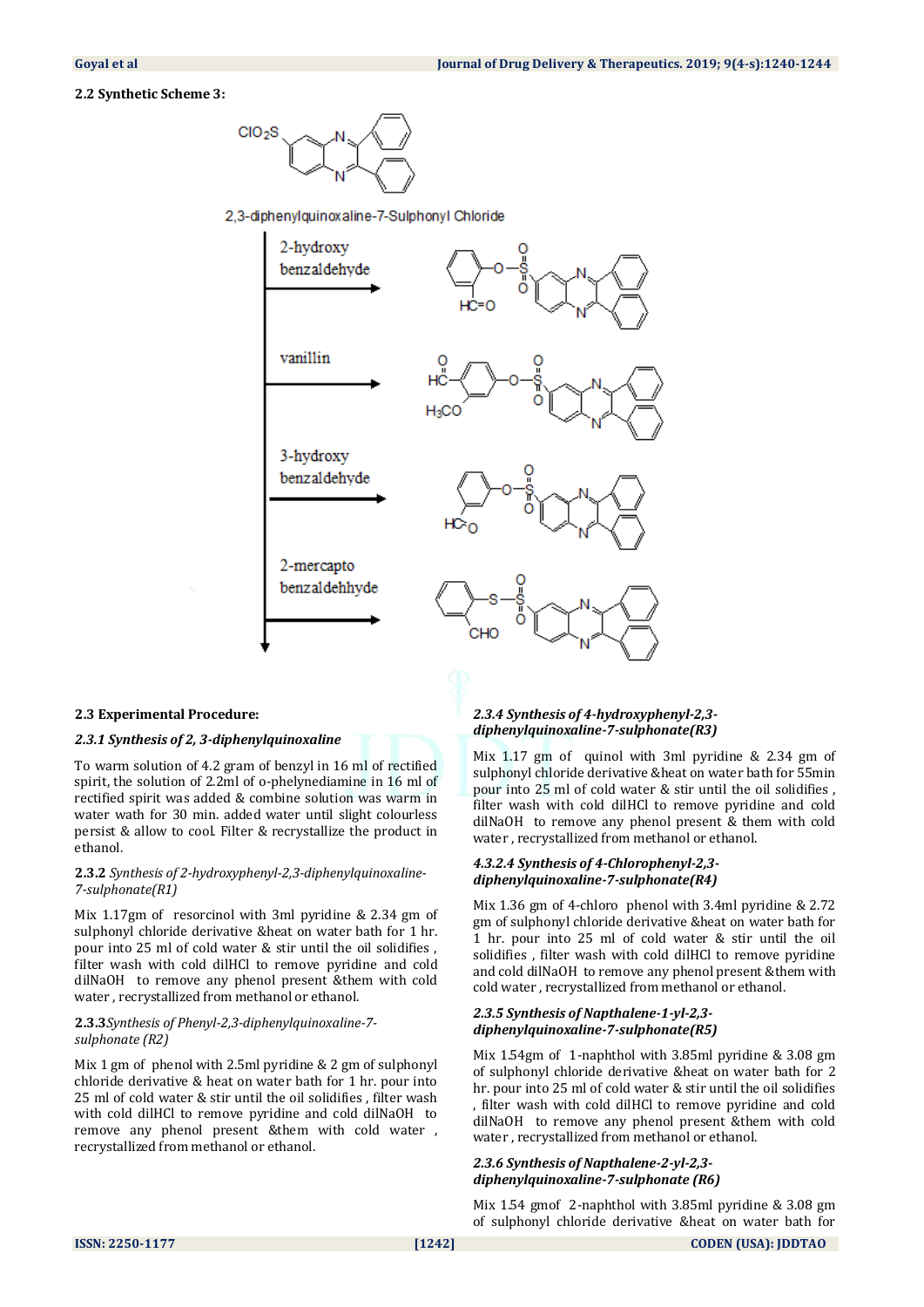2.15 hr. pour into 25 ml of cold water & stir until the oil solidifies , filter wash with cold dilHCl to remove pyridine and cold dilNaOH to remove any phenol present &them with cold water , recrystallized from methanol or ethanol.

#### *2.3.7 Synthesis of 2-formylphenyl-2,3 diphenylquinoxaline-7-sulphonate(R7)*

Mix 1.29 gm of salicylaldehyde with 3.22ml pyridine & 2.58 gm of sulphonyl chloride derivative &heat on water bath for 1.5 hr. pour into 25 ml of cold water & stir until the oil solidifies , filter wash with cold dilHCl to remove pyridine and cold dilNaOH to remove any phenol present &them with cold water , recrystallized from methanol or ethanol.

#### *2.3.8Synthesis of 4-formyl-3-methoxyphenyl-2,3 diphenylquinoxaline-7-sulphonate (R8)*

Mix 1.61 gm of vanillin with4.02 ml pyridine & 3.22 gm of sulphonyl chloride derivative & heat on water bath for 3 hr. pour into 25 ml of cold water & stir until the oil solidifies , filter wash with cold dilHCl to remove pyridine and cold dilNaOH to remove any phenol present &them with cold water , recrystallized from methanol or ethanol.

#### *2.3.9Synthesis of 3-formylphenyl-2,3 diphenylquinoxaline-7-sulphonate(R9)*

Mix 1.29 gm of 3-hydroxybenzaldehyde with 3.22ml pyridine & 2.58 gm of sulphonyl chloride derivative &heat on water bath for 2.15 hr. pour into 25 ml of cold water & stir until the oil solidifies , filter wash with cold dilHCl to remove pyridine and cold dilNaOH to remove any phenol present &them with cold water , recrystallized from methanol or ethanol.

#### *2.3.10 Synthesis of S-2-formylphenyl-2,3 diphenylquinoxaline-7-sulphonate(R10)*

Mix 1.46 gm of 2-mercapto benzaldehyde with 3.67ml pyridine & 2.92 gm of sulphonyl chloride derivative &heat on water bath for 2 hr. pour into 25 ml of cold water & stir until the oil solidifies, filter wash with cold dilHCl to remove pyridine and cold dilNaOH to remove any phenol present &them with cold water, recrystallized from methanol or ethanol.

#### **3. PHARMACOLOGICAL ACTIVITY:**

#### **3.2 Antioxidant Screening**

#### *3.2.1 Hydrogen Peroxide Scavenging Assays*

Hydrogen peroxide solution (40 mM) was prepared with standard phosphate buffer (pH 7.4). Different concentration of the compound stock solution and 4ml distilled water was added to 0.6 ml of hydrogen peroxide solution. Absorbance was determined at 230 nm after 10 min against a blank solution containing phosphate buffer without hydrogen peroxide. The percentage scavenging activity at different concentrations of the different derivatives compared with the standard, ascorbic acid.

#### % Inhibition =  $(Ac - At/Ac) X 100$

Where, Ac – Absorbance of control and At – Absorbance of test

#### *3.2.2***1,1***-Diphenyl-2, Picryl Hydrazyl Method (DPPH)*

DPPH radical scavenging activity was measured using the method of Cotelle*et al.* with some modifications. 3 ml of reaction mixture containing 0.2 ml of DPPH (100 μM in methanol) 2.8 ml of test solution, at various concentrations (5, 10, 20, 40, 80, 160 320 μg/ml) of the extract fractions was incubated at 37°C for 30 min absorbance of the

resulting solution was measured at 517 nm using Beckman model DU-40 spectrophotometer. The percentage inhibition of DPPH radical was calculated by comparing the results of the test with those of the control (not treated with extract) using the following equation: (Navkar S. et al, 2010).

% inhibition=(1–absorbance of test/absorbance of control)×100

#### **4. RESULT AND DISCUSSION:**

#### **4.1Antioxidant Screening**

#### *4.1.1 Hydrogen peroxide scavenging activity*

**Table 1: Hydrogen peroxide scavenging assay**

| Concentration   | $50 \text{ µg/ml}$ |       | $100 \mu g/ml$   $200 \mu g/ml$ |
|-----------------|--------------------|-------|---------------------------------|
| R1              | 45.2               | 65.30 | 72.27                           |
| R3              | 36.8               | 56.93 | 85.27                           |
| R4              | 18.4               | 18.53 | 28.00                           |
| R7              | 34.5               | 49.80 | 87.28                           |
| R <sub>10</sub> | 30.45              | 40.52 | 84.24                           |
| Ascorbic acid   | 49.4               | 71.32 | 89.96                           |



**Figure 1:** Hydrogen peroxide scavenging assay

#### *4.1.2: 1, 1 diphenyl 2, picryl hydrazyl Method (DPPH)*

**Table 2:***1, 1 diphenyl 2, picryl hydrazyl Method (DPPH)*

| Concentration   | $100$ mcg/ml | $200$ mcg/ml | 400mcg/ml |
|-----------------|--------------|--------------|-----------|
| R <sub>1</sub>  | 71.16        | 83.03        | 91.92     |
| R <sub>3</sub>  | 71.04        | 83.48        | 89.26     |
| R4              | 76.89        | 88.57        | 97.54     |
| R7              | 85.71        | 86.21        | 88.00     |
| R <sub>10</sub> | 74.81        | 87.93        | 95.96     |

#### **CONCLUSION:**

The newly synthesized phenol and aldehydes derivatives were screened for antioxidant activity. The results of pharmacological screenings are satisfactory. Most of the derivatives have shown comparable antioxidant activity in relation to standard Ascorbic acid and DPPH at 100, 200 and 400mcg/ml were found 85.71,86.21 and 88.00 for R7 respectively.